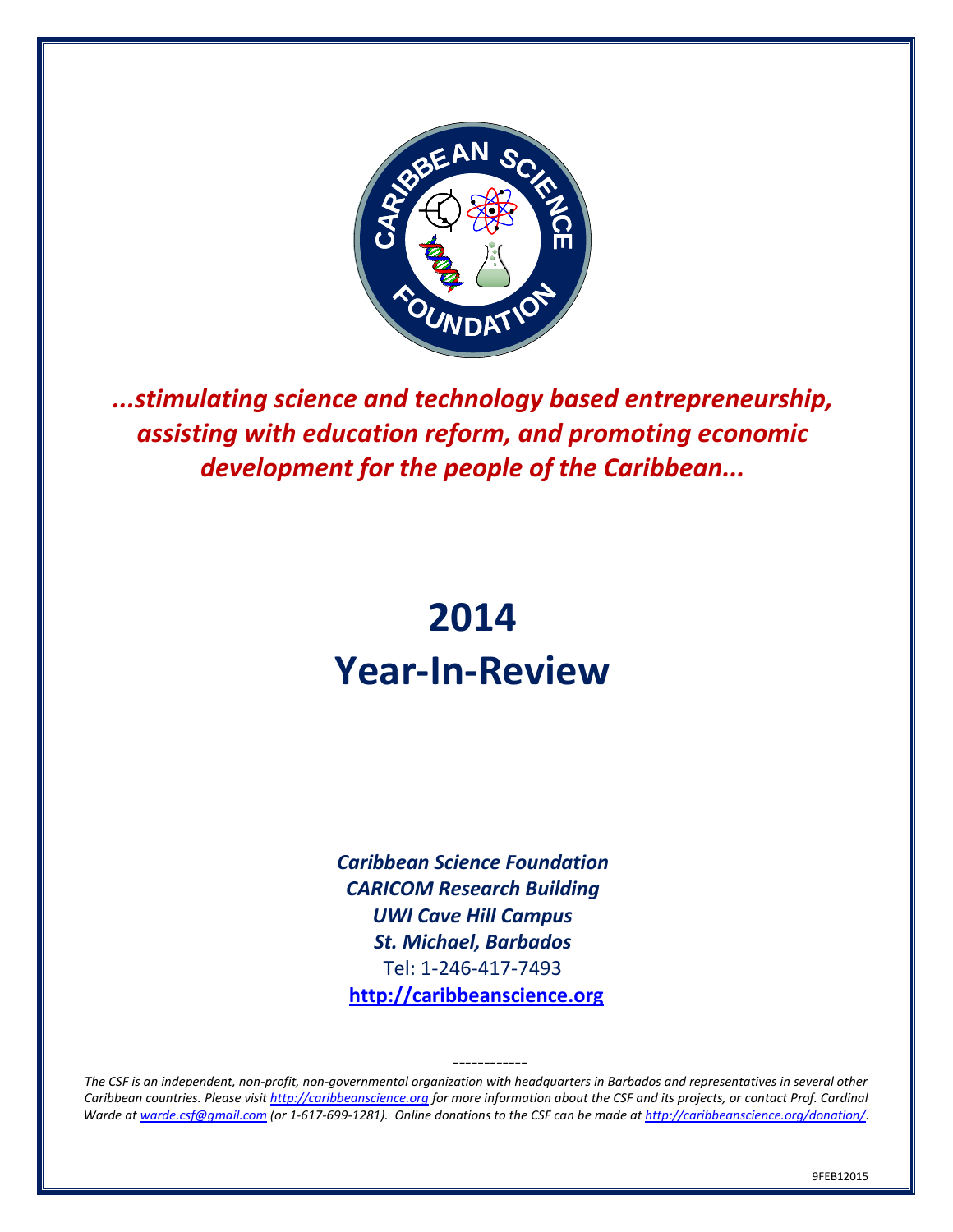# **Executive Summary**

2014 has been an extremely exciting and productive year for the CSF, with continued progress towards its goals of stimulating technology-based entrepreneurship, and accelerating Science, Technology, Engineering and Math (STEM) education reform in the Caribbean. In 2014, in addition to increasing the momentum on its four ongoing projects, four new initiatives were started. Both ongoing and new projects are summarized below.

- 1. **SPISE** was held for the third year, with 22 top STEM students, 16 to 17 years of age, from 11 Caribbean countries participating. As with previous years, the students studied university-level calculus, physics, biochemistry, entrepreneurship, Caribbean Unity and Mandarin, as well as hands-on projects in under-water robotics and electronics. In 2014, new workshops were incorporated into the program, covering topics such as strategy and planning for college applications, and developing an effective CV. A highlight of the career seminar series was an inspirational talk, in person, by Grenadian Nicholas Brathwaite of Riverwood Capital.
- 2. The **Student Internship Program** was launched as a new project by CADSTI-New England in 2014 in close collaboration with the CSF. In this program, SPISE graduates have the opportunity to participate in summer internships at U.S. biotech and high tech companies, and at companies in the Caribbean. In 2014, 4 interns participated: one student at the biotechnology company Synageva located in the Boston area, two at Foursquare Rum Distillery in Barbados, and one at a Boston University biology research laboratory.
- 3. The second **Sagicor Visionaries Challenge** attracted a record 250 student teams from 7 Caribbean countries, up from 170 entries from 12 countries in 2013 (the inaugural year). In this competition, participating teams of students compete with innovate designs for STEM-based solutions to practical problems facing their secondary school or community. The National Competitions were held in November - December 2014, and the winners of the National Competitions will be attending the Regional Competition planned for July 2015 in Tampa, Florida.
- 4. The Caribbean **STEM Teacher Training Project**, another new initiative of the CSF that started in 2014, is being conducted jointly with the Caribbean Academy of Sciences (CAS). Two-day training workshops for primary school (Forms 1-3) teachers are being held in 2015 in St. Vincent, Antigua, Jamaica and Barbados. The focus is on Problem Based Learning (PBL) and Inquiry Based Science Education (IBSE) as teaching tools. Through this program, the CSF hopes to promote more student interest and excitement in science and engineering.
- 5. The **Barbados Youth Robotics Camp** is also a new initiative of the CSF, and planning is well underway by the CSF Volunteers for Barbados to hold the inaugural program in the summer of 2015. Participants will be 9 to 12 year old students who will work in co-operative groups to build robots. Through this program, the CSF hopes to stimulate these young students' interest in science through hands-on experimentation, and increase the number of students focused on STEM in secondary school and beyond.
- 6. In the **ALCUENET Project**, a collaboration between 17 countries in Latin America, the Caribbean and European Union, the CSF continued to participate in workshops to develop policy and prioritize topics for research, development and innovation within the areas of energy, information and communications technology, bioeconomy, bio-diversity and climate change.
- 7. In 2014, the CSF also continued to participate in the **ERANET-LAC Project** a Network of the European Union and the Community of Latin American and Caribbean States on joint innovation and research activities that plans the coordination of existing and new projects in ICT, bio-economy, bio-diversity/climate, energy and health, to promote synergy. In 2016, the CSF is considering funding one ICT project within the Caribbean under the auspices of ERANET-LAC.
- 8. In 2014 the CSF began the planning of **CaribVenture**, the potentially most significant initiative of the CSF. It is being structured as a partnership between the CSF, CADSTI, and well-known technology investors, executives and entrepreneurs in Silicon Valley. Through CaribVenture, the CSF intends to help foster an entrepreneurial culture in the Caribbean by providing Caribbean-based start-ups and early-stage businesses with opportunities to qualify for initial seed funding. Focus will be on companies with the potential to grow to US\$ 100 million in revenues within the first 5 years. CaribVenture will begin with an annual Regional business-plan competition, and will offer the winners access to networks of experts and potential investors in the Diaspora.

In summary, the CSF continues to make excellent progress towards its goals of stimulating technology-based entrepreneurship and accelerating STEM education reform in the Caribbean. 2015 looks even brighter than 2014.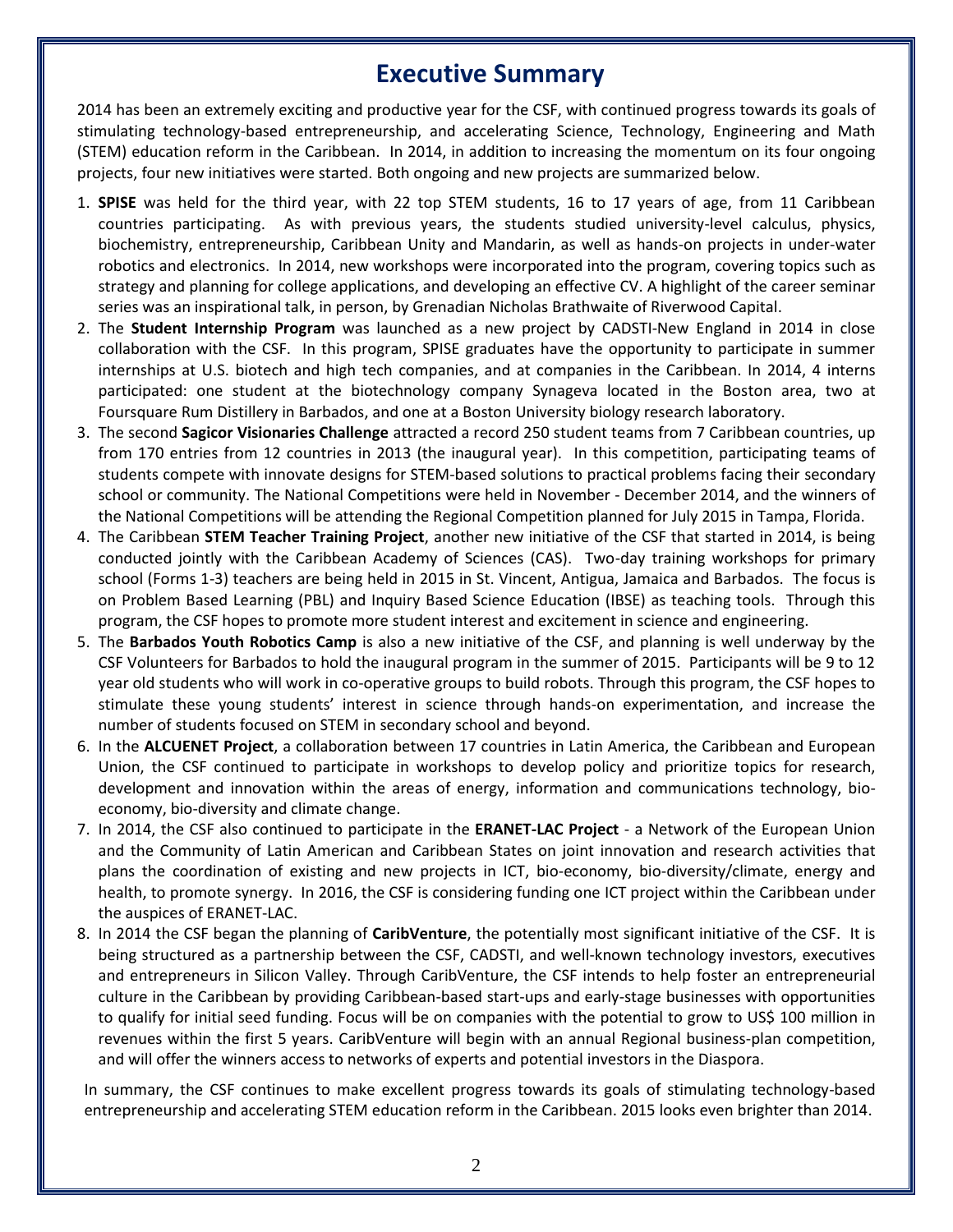# **2014 UPDATES BY PROJECT AND 2015 PLANS**

### **1. SPISE - Student Program for Innovation in Science and Engineering**



The annual SPISE, offered since 2012, is an intensive 4-week, residential summer enrichment program for Caribbean high-school students 16 to 17 years of age who are gifted in science, engineering and mathematics, and interested in pursuing careers in these fields. In keeping with the overall CSF mission of helping to diversify the economies of the Caribbean, the goals of SPISE are to: (1) help address the low numbers of Caribbean students pursuing advanced degrees in science and engineering, and (2) groom the Caribbean's next generation of technology entrepreneurs and leaders in science, engineering and business.

SPISE is modeled after the well-known and highly successful MITES program

at MIT [\(http://web.mit.edu/mites/\)](http://web.mit.edu/mites/) for which Professor Cardinal Warde also serves as the Faculty Director. SPISE students participate in rigorous university-level courses in calculus, physics, biochemistry, entrepreneurship, Caribbean unity and Mandarin, as well as hands-on projects in under-water robotics, renewable energy, electronics and computer programming.

The SPISE learning environment discourages rote learning, and teaches the students how to focus on understanding and applying the fundamentals so as to achieve mastery of the material, and thus to be able to solve complex problems. Grades are not emphasized; mastery of the subject is. Instructors in the SPISE are university professors from the Region and the Diaspora (including MIT). Some are senior management professionals from leading biotechnology and pharmaceutical companies. These instructors bring unique expertise and perspectives to the students, as well as important networking connections. In SPISE, students are exposed to and coached by role models from the Diaspora and the Region on career paths and choices.

The program culminates with student project competitions in which each student team gives an oral presentation of their hands-on project and then demonstrates the workings of their project. CADSTI-New England and the CSF offer student internships for SPISE graduates at U.S. and Caribbean companies (see Student Internship Program). SPISE graduates from 2012 and 2013 are enrolled at some of the world's top science and engineering universities, and several have full scholarships - a tremendous early return on the investment of their sponsors. The cost to sponsor a student is US\$ 6000 plus round-trip air fare to Barbados. Key partners which provide in-kind support include the University of the West Indies-Cave Hill Campus, and the Caribbean Examinations Council (CXC).

SPISE 2014 served 22 top STEM students from 11 Caribbean countries (Anguilla, Antigua & Barbuda, Barbados, Belize, Dominica, Guyana, Grenada, Jamaica, St. Lucia, St. Vincent and the Grenadines, and Trinidad & Tobago). All of the students successfully completed rigorous university-level courses in calculus, physics, biochemistry, entrepreneurship, Caribbean Unity and Mandarin, as well as hands-on projects in under-water robotics, renewable energy and electronics. New workshops were incorporated in 2014 on college application strategy, planning and execution, and on developing an effective CV. In addition, the students participated in a career seminar series where they heard first-hand about the career paths, decisions and experiences of six eminent professionals in science and engineering from the Diaspora and the Region, including venture capitalist and Grenadian Nicholas Brathwaite, founding partner of Riverwood Capital.

All SPISE 2014 students participated free of charge, thanks to generous donations from numerous corporate and individual sponsors. The 2014 corporate sponsors were: the Caribbean Development Bank, Scotiabank East, U.S. Embassy for Barbados and the Eastern Caribbean, Central Bank of Barbados, Light and Power Holdings, Barbados Ministry of Labour, Social Security & Human Resource Development, Sandy Lane Charitable Trust, the Nation Publishing Co. Limited, Belize Telemedia Limited, Belize Public Utilities Commission, Belize Natural Energy Charitable Trust, CGX Energy Inc., Guyana Ministry of Education, Massy Foundation, Trinidad and Tobago Ministry of Planning and Sustainable Development, Bishop Anstey High School East &Trinity College East, LUCELEC, DOMLEC, Dominica Secondary Schools Supporters Association (DASSSA), Dominica National Telecommunications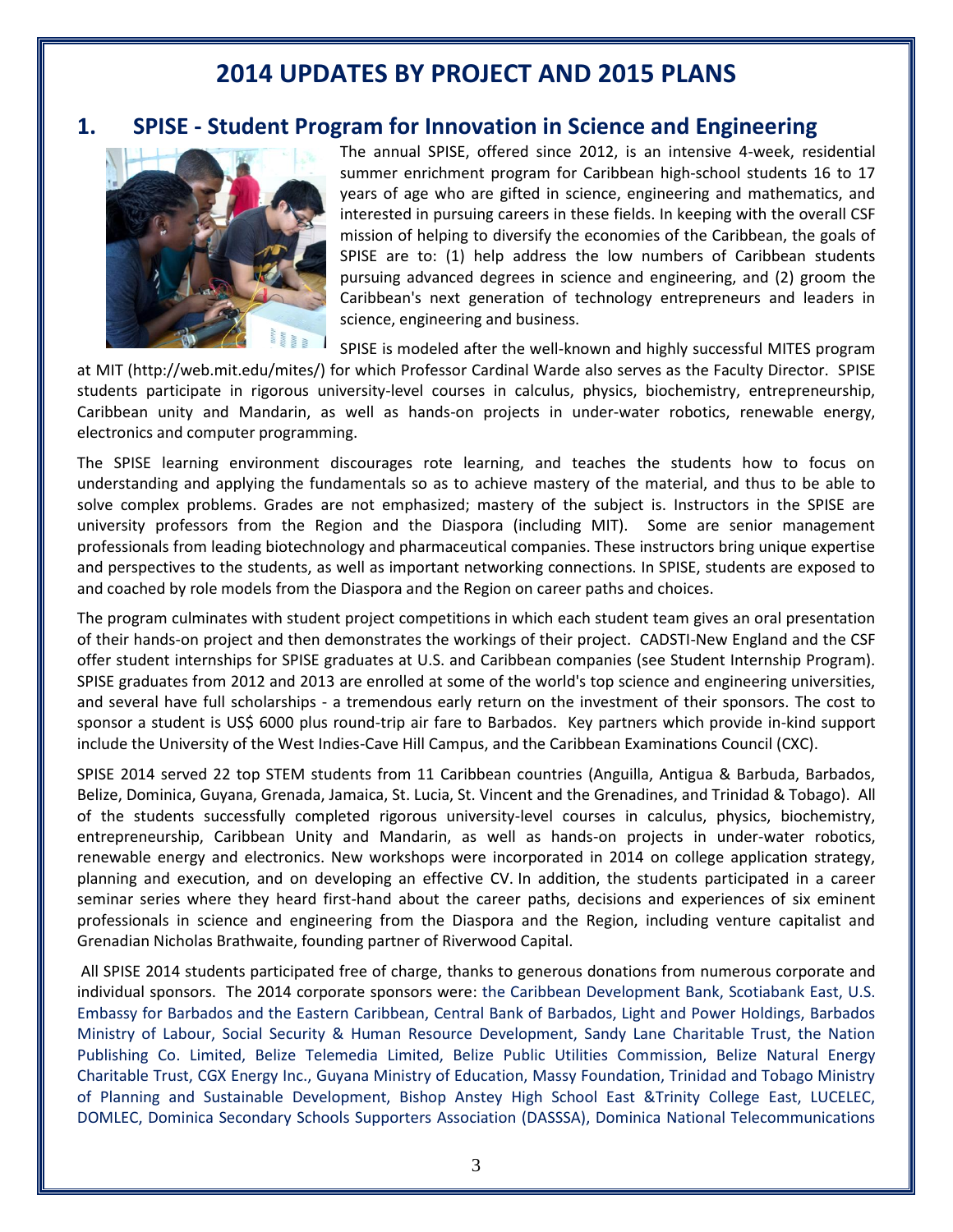and Regulatory Commission (NTRC), Fast Cash BIM Ltd., Dominica Business Systems, Jamaica National Commercial Bank (NCB), Nicholas Brathwaite's PETNA Foundation, and CADSTI.

The 2014 individual sponsors were: Diane Beckles (USA), Terrene Blackman (USA), Suzette Clinton (USA), Geoffrey Cole (USA), Richard Fauconier (USA), Elson Gaskin (Barbados), Rodney Mayers (Barbados), KK Consultants (Barbados), Peterson Architects (Barbados), Ronald & Shirley Baynes (Barbados), Gregory Nichols (Barbados), Liza George (Antigua), John and Dorothy Herzog (USA), Kim Jean (USA), Lisa Jones Johnson (USA), Edward and Bernadine Layne (USA), Sekazi Mtingwa (USA), Arlette Palmer (USA), Oonah Roberts (Guyana), Alan and Penny Smith (UK), Colin Walcott (Barbados), Hilbourne Watson (USA) and Emerson Yearwood (USA).

The SPISE 2014 student final project presentations (open to the public) were in robotics, renewable energy, entrepreneurship and Mandarin to the public on August 15th. The audience included Dr. Larry Palmer – the U.S. Ambassador for Barbados and the Eastern Caribbean, Dr. DeLisle Worrell - Governor of the Central Bank of Barbados, Mr. Peter Williams - Managing Director of Light and Power Holdings, Dr. Esther Byer-Suckoo – Barbados Minister of Labour, Social Security & Human Resource Development, Hon. Ronald Jones – Barbados Minister of Education, Science, Technology and Innovation, Dr. Rikhi Permanand from the Trinidad and Tobago Ministry of Planning and Sustainable Development, Mr. Collin Cunningham and Ms. Klao Bell-Lewis of the Caribbean Development Bank, Ms. Petal Jetoo from the Guyana Ministry of Education, Ms. Jacqui Cuke of Sandy Lane Charitable Trust, parents and business professionals.



In the robotics demonstrations, the students designed and built underwater robots (from kits donated by the MIT Sea Grant program) for the task of retrieving floating balls and sunken objects, and placing them into a basket. The renewable energy demonstrations featured a vertical-axis wind turbine, a solar-powered cell-phone charger, a solar-powered boat, and a circuit that converts stored power in a battery (direct current output) to house-hold alternating-current. For entrepreneurship, teams of students pitched their business plans, and fielded tough questions from the audience. The students also performed three skits in Mandarin.

### **2. SPISE Internship Program**

The Student Internship Program, launched in 2014 by CADSTI-NE (see [www.cadsti-ne.org\)](http://www.cadsti-ne.org/) in collaboration with the CSF, facilitates internships for Caribbean post-secondary or tertiary students at U.S. biotech and high tech companies and laboratories, as well as at companies in the Caribbean. These internships are approximately  $1 - 3$ months in duration, and give the students first-hand working experience to see how STEM is applied to research and development. By immersing students in such an environment, CADSTI-NE hopes to increase the low numbers of Caribbean students pursuing advanced degrees in science and engineering. The long-term goal is to stimulate more technology-based entrepreneurship within the Caribbean, in order to help to diversify the economies of the region and raise the standard of living of the people.

Specifically, the internships at companies provide an opportunity for students to:

- See the diverse career paths available in that industry
- Learn new laboratory techniques and skills
- Observe how equipment is operated, maintained, and controlled
- Network with individuals associated with that industry
- Observe the operations and infrastructure of a company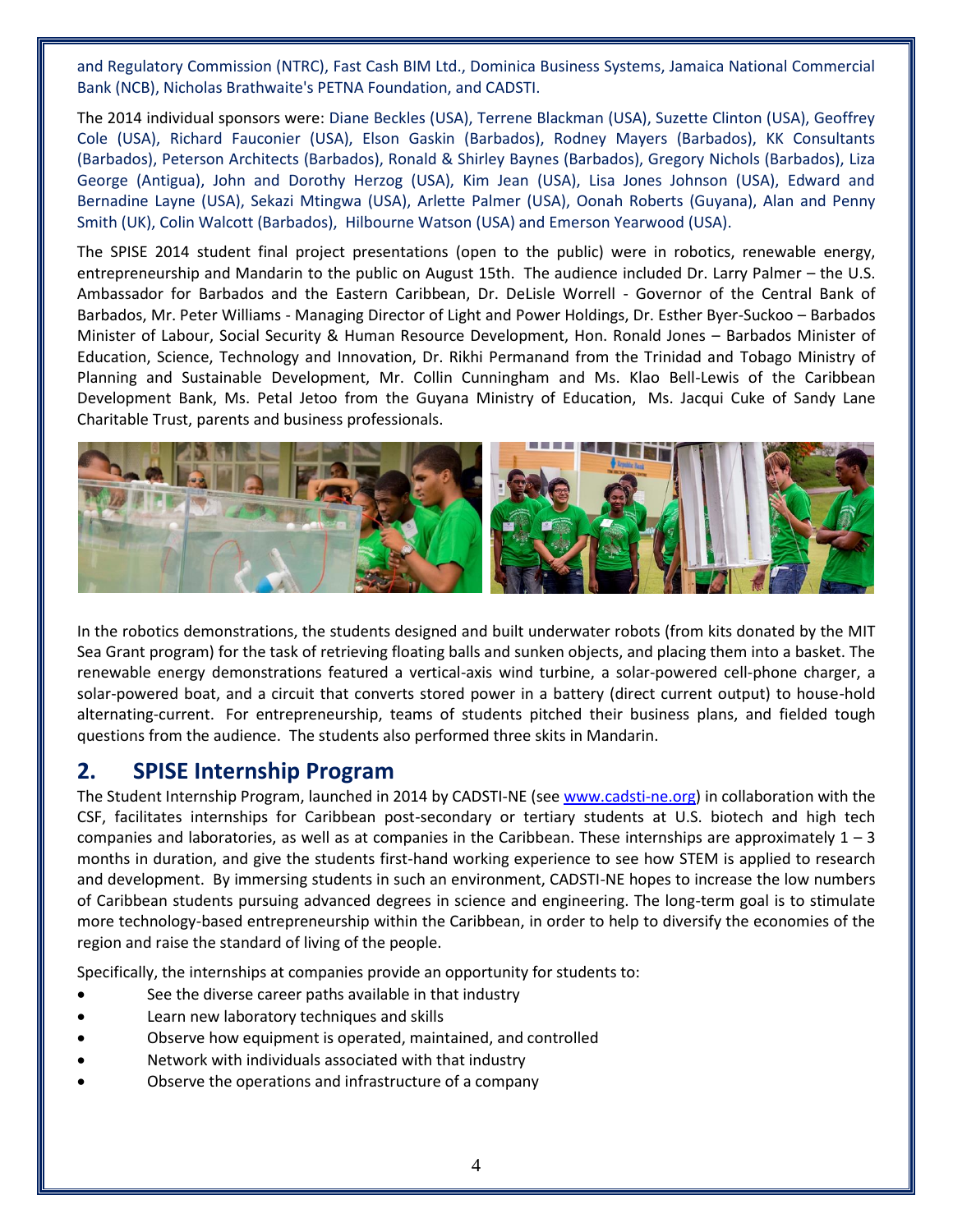In 2014, CADSTI-NE and CSF facilitated four internships for students from the Caribbean, including one at Synageva BioPharma [\(http://www.synageva.com/\)](http://www.synageva.com/) - a large biotech company in the Boston area, two internships at Foursquare Rum Distillery in Barbados, and one at a Boston University biology research laboratory. Students in the biology/biotechnology internships observed and also carried out experimental techniques such as PCR, plasmid preparation, mutagenesis, genotyping, cell culture, transfection, SDS-PAGE, Western blot, Q-TOF LC/MS, HPLC, and capillary isoelectric focusing. Students in the Foursquare Rum Distillery internships observed systems operators in the control room, chemists conducting quality control tests in process and on the final product, and electricians and mechanical engineers servicing machinery such as the compressor, boiler and pumps. Thus, the interns observed the practical applications of biology, chemistry, physics, math, computer science, and engineering to discovering, developing and manufacturing products. Importantly, the students were exposed to the broad range of career opportunities possible with a degree in one of the STEM disciplines.

*"My internship was eye-opening. I got to perform a whole lot of protein biochemistry lab procedures including SDS-PAGE and Capillary Isoelectric Focusing"—*Candice, 2014 summer intern and SPISE graduate.

In 2015, CADSTI-NE and CSF are facilitating student internships during the months of June – August for SPISE graduates, including internships at:

- Synageva BioPharma [\(http://www.synageva.com/\)](http://www.synageva.com/) in the Boston area biotechnology/biology
- Genesis Engineering Solutions [\(http://www.genesisesi.com/\)](http://www.genesisesi.com/) in Washington D.C. (female student preferred) – high tech/ engineering
- LIME Cable & Wireless in Barbados and Jamaica high tech/ engineering
- Foursquare Rum Distillery in Barbados biology/chemistry/engineering

The exact dates of each internship will depend on the particular student and host company, but are anticipated to comprise approximately 1-3 months. LIME Cable & Wireless internships may be extended after the summer for students taking a gap year. Travel costs to and from the internship, and J-1 Visa-associated fees will be provided by CADSTI-NE or CSF. Other expenses may also be covered. To select the student interns, the CADSTI-NE Admissions Committee ranks the students according to the student internship program criteria. Selected students are then matched to the available internships. CADSTI-NE Admissions Committee members are not permitted to review applications of students from countries with which they have affiliations or for whom they personally know family members.

# **3. Sagicor Visionaries Challenge (SVC)**

The SVC is a design competition in which students in Caribbean schools work in teams and use STEM to develop effective, innovative and sustainable solutions to the challenges facing their school or community. The overall goal is to create more sustainable Caribbean communities. The SVC is a collaborative project between Sagicor, the CSF, and the Caribbean Examinations Council (CXC). The belief is that through greater community involvement, Caribbean people can live more sustainably and build a better future.

The goals of the SVC are to:

- Boost institutional capacity in STEM in secondary and high schools in the Challenge countries.
- Ignite interest among youth in the Challenge countries for innovation in STEM to help build and integrate sustainable communities.

 Integrate knowledge gained from formal and informal education to enable tomorrow's leaders to build more sustainable communities

Student teams receive assistance from a teacher in their school as well as from mentors provided by the CSF. Mentoring is done in person or remotely, and may include any or all of the following activities: providing feedback on ideas, answering questions related to ideas, reviewing competition materials, and sharing expertise and experiences. Competition entries are first evaluated and judged at the national level in each of the Challenge countries. The presentation at the National Competition comprises two parts: an oral 2-minute PowerPoint presentation, consisting of two slides, to the entire audience, followed by an at-the-booth exhibit and question and answer session that complements and adds further detail to the oral presentation. The winning school in each country moves on to the Regional competition. Representatives of each winning national school team and their teacher also participate in a 7-day, all-expenses-paid STEM Ambassador Program to Florida.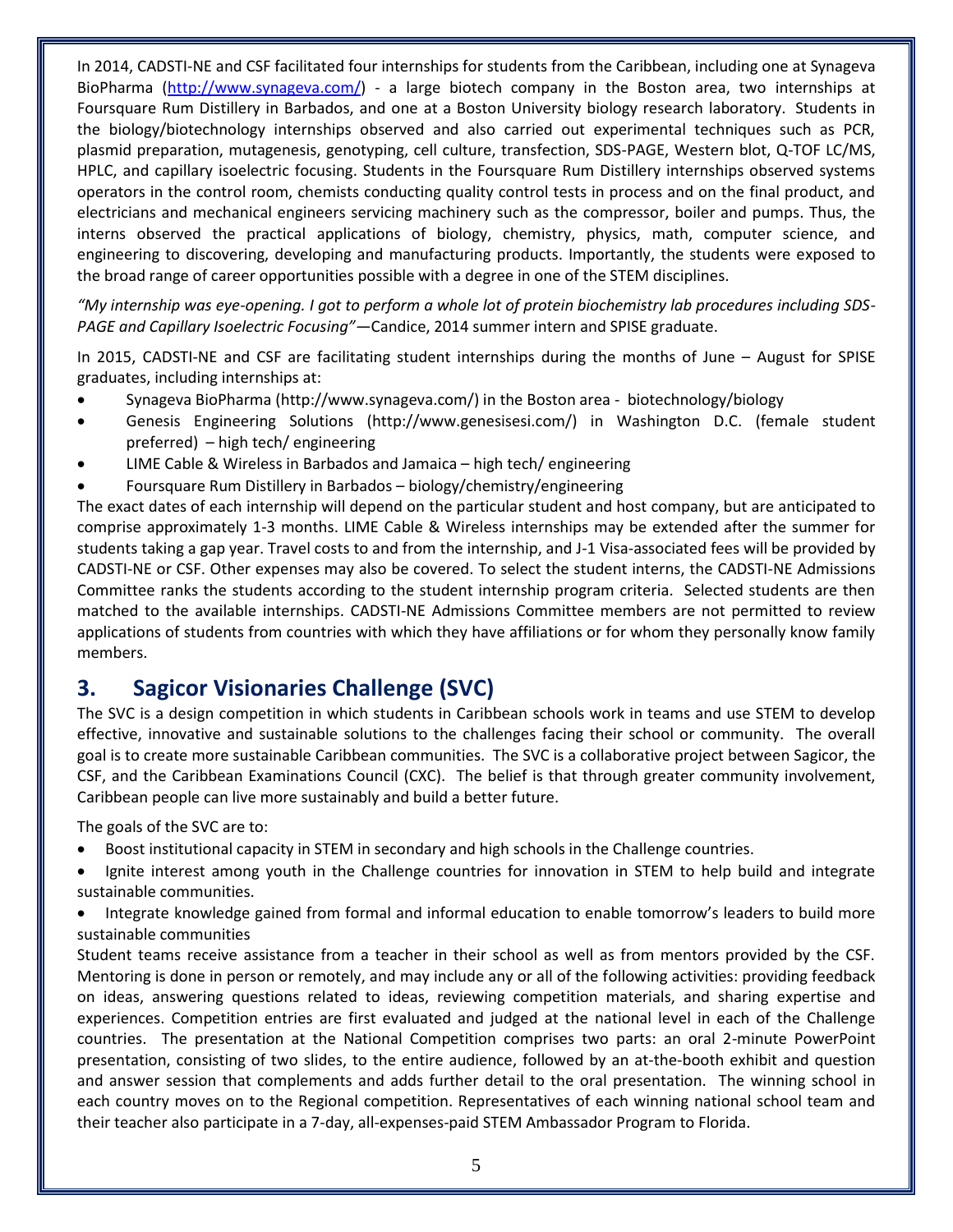The 2nd Annual SVC was held in 2014. The aims and format were very similar to those of the 2013 competition, with some modifications. As with the previous year, teacher and student sensitization workshops were conducted in the countries where the challenge was being staged. Approximately 250 student teams from Antigua and Barbuda, Barbados, Belize, Dominica, Guyana, St. Lucia, Tampa (Hillsborough County) and Trinidad & Tobago submitted entries to the SVC at the national level during the project submission period from September - November. The National Competitions took place during the months of November and December in Antigua (6 entries), Barbados (12 entries), Belize (32 entries), Dominica (35 entries), Guyana (more than 70 entries), St. Lucia (30 entries) and Trinidad (6 entries). The National winners were:

| <b>NATIONAL CHALLENGE 2014</b> |                                                       |                                                                     |
|--------------------------------|-------------------------------------------------------|---------------------------------------------------------------------|
| <b>COUNTRY</b>                 | <b>SCHOOL</b>                                         | <b>PROJECT NAME</b>                                                 |
|                                | Antigua & Barbuda Christ The King High School         | Nevo Oven                                                           |
| Barbados                       | Queen's College                                       | The Green Way to Get Styrofoam Away                                 |
| Belize                         | Bishop Martin High School                             | Chaya Mayan Power for Modern Times                                  |
| Dominica                       | St. Martin Secondary School   Techno Gardeners        |                                                                     |
| Guyana                         | Abram Zuil Secondary School Paddy husk Particle Board |                                                                     |
| St. Lucia                      | St. Mary's College                                    | Amylo-plastikos                                                     |
| Trinidad & Tobago              |                                                       | Five Rivers Secondary School Cardboard Box Pellet recycling Project |

Awards to the winning teams included a computerized Caribbean Science & Technology Mobile Centre, and 6 CXCapproved science kits (3 biology, 2 chemistry, 1 physics), as well as a trophy and certificate.



#### **Scenes from National Competitions, SVC 2014**

The winner of each National Competition will participate in the Regional SVC in July 2015 in Tampa, Florida to compete for the overall Regional award, and also take part in a 7-day all expenses paid trip as part of the STEM Ambassador Program. The students will have the opportunity to visit Disney World's EPCOT Centre, Kennedy Space Centre, the Museum of Science and Industry (MOSI) and University of South Florida (USF) labs. They will focus on nanotechnology, rocketry, alternative energy, hydroponics and sustainable agriculture.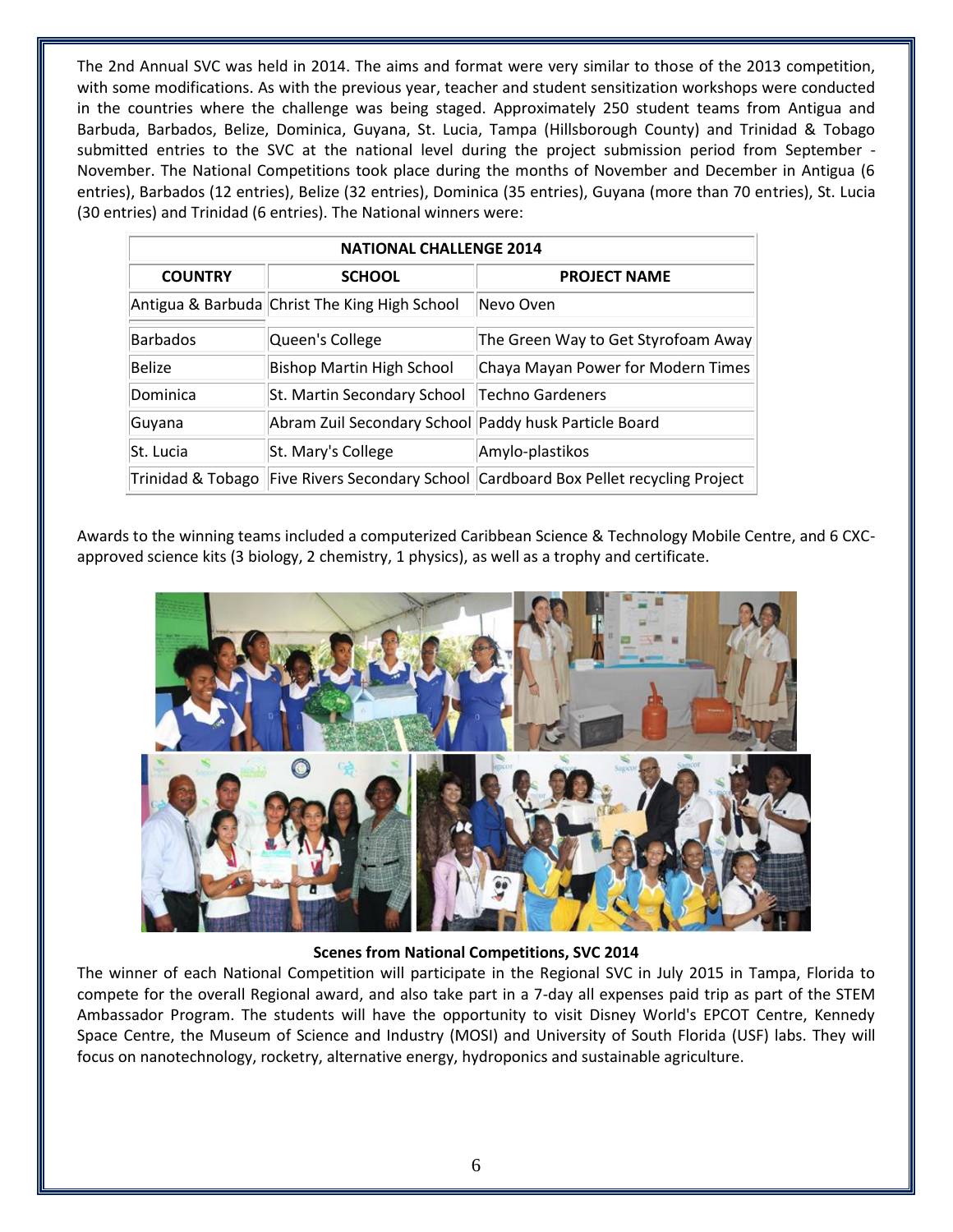# **4. STEM Teacher Training Workshops**

The CSF STEM Teacher Training Workshop is a two-day training event for primary school teachers within the Caribbean. The goal is to train teachers in the use of Problem Based Learning (PBL) and Inquiry Based Science Education (IBSE) as teaching tools. Targeted teachers are those teaching Forms 1 -3 (students in the 10 to 13-year old age range). Teachers are selected by their relevant Ministries of Education, and are educators who are passionate about introducing their students to elements of STEM. These teachers will become future trainers of other teachers.

The PBL/IBSE inductive approach gives ample space to observation, experimentation, and teacher-guided construction by the child, and draws on the child's own knowledge. It is anticipated that this approach will promote more student interest and excitement in science and engineering prior to their entrance into secondary school. Furthermore, it is believed that the successes gained at the primary level will lead to a focus on the sciences at the secondary level. Ultimately, this should lead to higher numbers of students pursuing advanced degrees and careers in science and engineering, and should help develop the Region's next generation of technology leaders.

The Workshop promotes themes such renewable energy, robotics and food production as key components in hands-on science education and curricula. It also helps teachers to identify several local issues that secondary school teachers face in teaching science and technology. In addition, teachers leave with a plan for operationalizing PBL and ISBE as teaching tools, including a draft of the site-based PBL or IBSE program, an implementation strategy, and a plan for assessing/monitoring the program's effectiveness.

The Workshops are conducted jointly with the Caribbean Academy of Sciences (CAS) and led by Prof. Winston Mellowes of CAS. He believes that: (1) we must pay greater attention to the teaching of mathematics at the elementary school level, and (2) that scientific principles need to be communicated clearly and effectively so that students understand and can apply the concepts.

In 2015, the inaugural Workshops will take place in Antigua, Barbados, Jamaica and St. Vincent. These Workshops are funded in part by the U.S. Embassy for Barbados, the Eastern Caribbean and the OECS, and the U.S. Embassy for Jamaica. There is no registration fee for attendance at the Workshops, and the CSF covers air transportation for the delegates, and all costs of teaching materials and supplies. Typically, the CSF asks the host country to provide a venue for the Workshop and lunches for the delegates, the training staff and the CSF support staff (approximately 30 people per Workshop).

On January 28-29, 2015, the CSF and the CAS collaborated to host the first STEM training workshop for Regional primary school teachers. The workshop took place at the Methodist Church Hall in Kingstown, St. Vincent, and was made possible by grant funding from U.S. Embassy for Barbados, the Eastern Caribbean and the OECS, as well as through the cooperation of the Ministry of Education of St. Vincent and the Grenadines.

The aims of the workshop were to: (1) have teachers expand their understanding of science, science education and how students learn science, (2) identify strategies, resources and activities for Inquiry and STEM-based science teaching, and (3) increase the confidence of teachers in their planning, teaching and assessing inquiry based approaches. Identification of further knowledge and skills needed for competency in the teaching of inquiry based science was an additional focal point. It was also anticipated that a network of colleagues would be further developed, in order to provide support in innovation regarding the teaching of science.



**Teachers taking part in hands-on activities during the January 2015 Workshop in St. Vincent**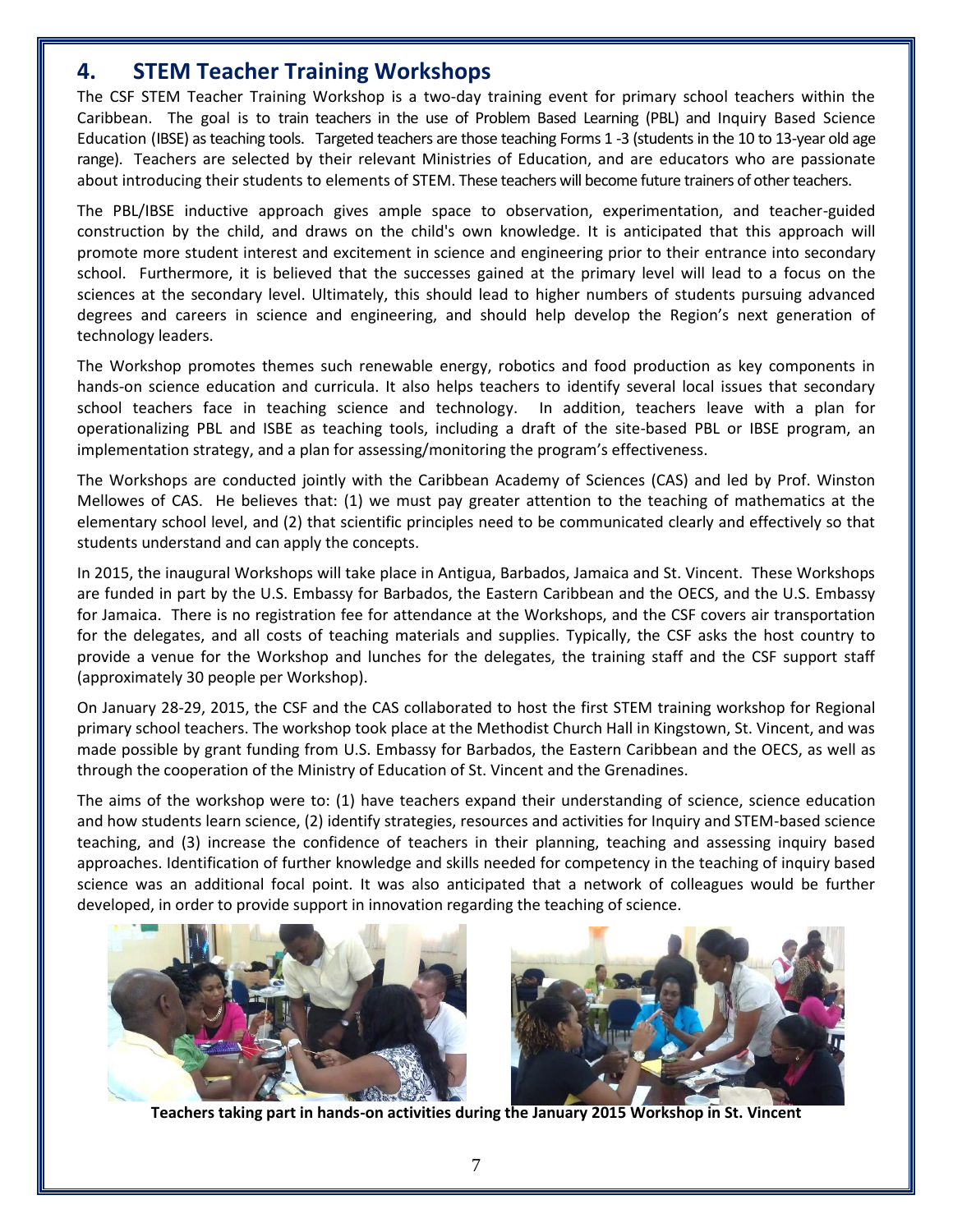Twenty teachers from Barbados, Dominica, Grenada, St. Lucia and St. Vincent and the Grenadines took part in two exciting days of stimulating lectures, interactive and engaging hands-on experimentation using readily available materials, and were introduced to the use of UNESCO micro-science kits, which provide miniature versions of functional science lab apparatus. The training they received was delivered by facilitators: Professor Winston Mellowes - Professor Emeritus, UWI St. Augustine; Professor Theodore Lewis - Professor Emeritus, UWI St. Augustine; Mrs. Petal Jetoo - National Science Coordinator Ministry of Education Guyana; Dr. Bhuall Kumar-Professor, Columbia University; and chief facilitator Dr. Rowena Kalloo - University of Trinidad and Tobago.

It is anticipated that when these teachers return to their home countries and school communities, they will serve as ambassadors and share their knowledge with their colleagues and students. Feedback from the participants indicated that they found they found the sessions informative, relevant, productive, thought provoking and fun.

# **5. Barbados Junior Robotics Camp**

The Barbados Junior Robotics Camp, led by the CSF Volunteers for Barbados (CSF-VOL-BB), is an annual summer enrichment program for young Barbadian students interested in robotics. The aim of the day camp is to introduce basic technology and engineering concepts to children between the ages of 9 to 12. While no previous experience in robotics is required of the students, the camp is targeted at children who have a keen interest and curiosity in STEM, and enjoy hands-on work. For the inaugural 2015 Junior Robotics Camp, approximately 20 students will be selected from applicants from schools across Barbados.

The Barbados Junior Robotics Camp is consistent with CSF's primary goals of helping to increase the numbers of Caribbean students pursuing advanced degrees in science and engineering, and helping to diversify the economies of the Region and raise the standard of living of the people by stimulating more technology-based entrepreneurship within the Region.

The inaugural VEX©-based Barbados Junior Robotics Camp will be held from July 6-31, 2015 at the Information Technology Lab, University of West Indies - Cave Hill. Applicants must be at least 9 years of age but less than 13 years of age on July 1, 2015. Students from low-income households and girls are encouraged to apply. The aim is a balanced class of 50% girls and boys. Students will participate in team-based projects in a fun environment, supervised by approximately 5 Teaching Assistants, under the direction of the Head Instructor.



The VEX Robotics Curriculum will comprise a mix of class room teaching, and hands-on building through the use of VEX Robotics Kits. VEX is recognized as a leading classroom robotics platform (see http://www.vexrobotics.com/). Through this curriculum, the students will be introduced to STEM and robotics. They will learn about the basic components of robots, and see examples of how science and math are applied to engineering. More specifically, the curriculum will include: learning about simple machines and motion (such as pulleys and pendulums), learning about mechanisms such as motors and gear ratios, learning how sensors work, and an introduction to the basics of programming. The students will apply this knowledge to automate fun devices (chain reaction programming) and then build an autonomous robot. At the end of the 4 weeks, the students will present their robots to an audience, and prizes will be given to the teams.

The CSF is seeking US\$ 10,000 sponsorship to cover the major expenses of the Junior Robotics Camp - purchase of the VEX Robotics Kits (inclusive of software), stipends for the Head Instructor and 5 Teaching Assistants, and additional miscellaneous costs.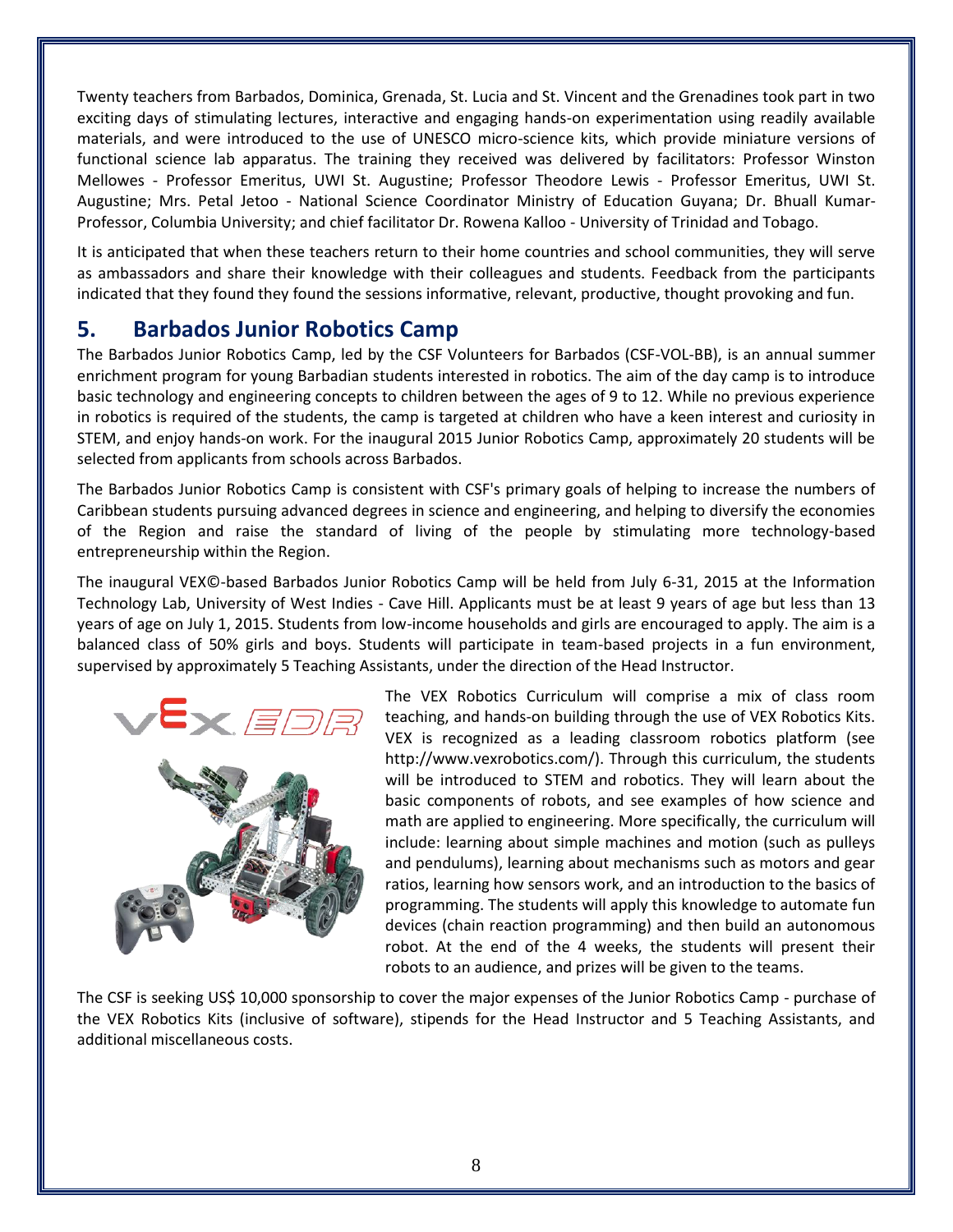# **6. ALCUENET**

The CSF is a participant in the ALCUENET project - the Latin America, Caribbean and European Union Network on Research and Innovation. It is a collaborative arrangement among 17 Research Organizations, Science Councils and Ministries of Science and Technology that include Argentina, Austria, Brazil (2), Chile, Colombia, Costa Rica, Dominican Republic, Finland, France (2), Germany, Mexico, Norway, Panama, Portugal, Spain and Uruguay. The ALCUENET Website is a[t http://alcuenet.eu/.](http://alcuenet.eu/)

ALCUENET partners participate in bi-regional conferences and workshops to develop policy and prioritize topics for research, development and innovation within key areas that are of interest to the three regions: Energy, Information and Communications Technology, Bioeconomy, Biodiversity and Climate Change. ALCUENET also supports the international Science, Technology and Innovation dimension of the Europe 2020 Strategy and Innovation Union Flagship Initiative.

The Caribbean Science Foundation will host the next annual ALCUENET LAC NCP (Latin America and the Caribbean National Contact Points) meeting in Barbados on May 25-27, 2015. CARICOM representatives, ministers of government, country representatives, researchers, small and medium enterprises and other stakeholders will gather to discuss ALCUENET's key areas of interest. The main objectives of this workshop are: (a) to inform and update participants about the opportunities for third countries in the European Union's new innovation and research framework programme - Horizon 2020; (b) to develop and strengthen the capacities of existing LAC NCP and also expand the LAC NCP network. The achievement of both objectives, will allow the generation of the necessary synergies to enhance the science and technology cooperation between both regions (EU-LAC). More details of the meeting will be available at [http://alcuenet.eu/meeting-events.php?event=TkRNNQ.](http://alcuenet.eu/meeting-events.php?event=TkRNNQ)

# **7. ERANET-LAC**

ERANET-LAC is a Network of the European Union (EU) and the Community of Latin American and Caribbean States (CELAC) on Joint Innovation and Research Activities. It strengthens the bi-regional partnership in Science, Technology and Innovation by planning and implementing concrete joint activities, and by creating a sustainable framework for future bi-regional joint activities. The CSF is a participant in the ERANET-LAC Project along with Research Organizations, Science Councils and Ministries of Science and Technology of several member countries including Argentina, Brazil, Chile, Dominican Republic, Finland, France, Germany, Mexico, Norway, Panama, Peru, Portugal, Romania, Spain, Turkey and Uruguay. The primary focus is the coordination of existing and new projects in ICT, Bio-Economy, Bio-Diversity/Climate, Energy and Health, to promote synergy. Two joint calls are planned - in October 2014 and at the end of 2015. The CSF is considering funding one ICT project in the Caribbean under ERANET-LAC as part of the 2nd joint call.